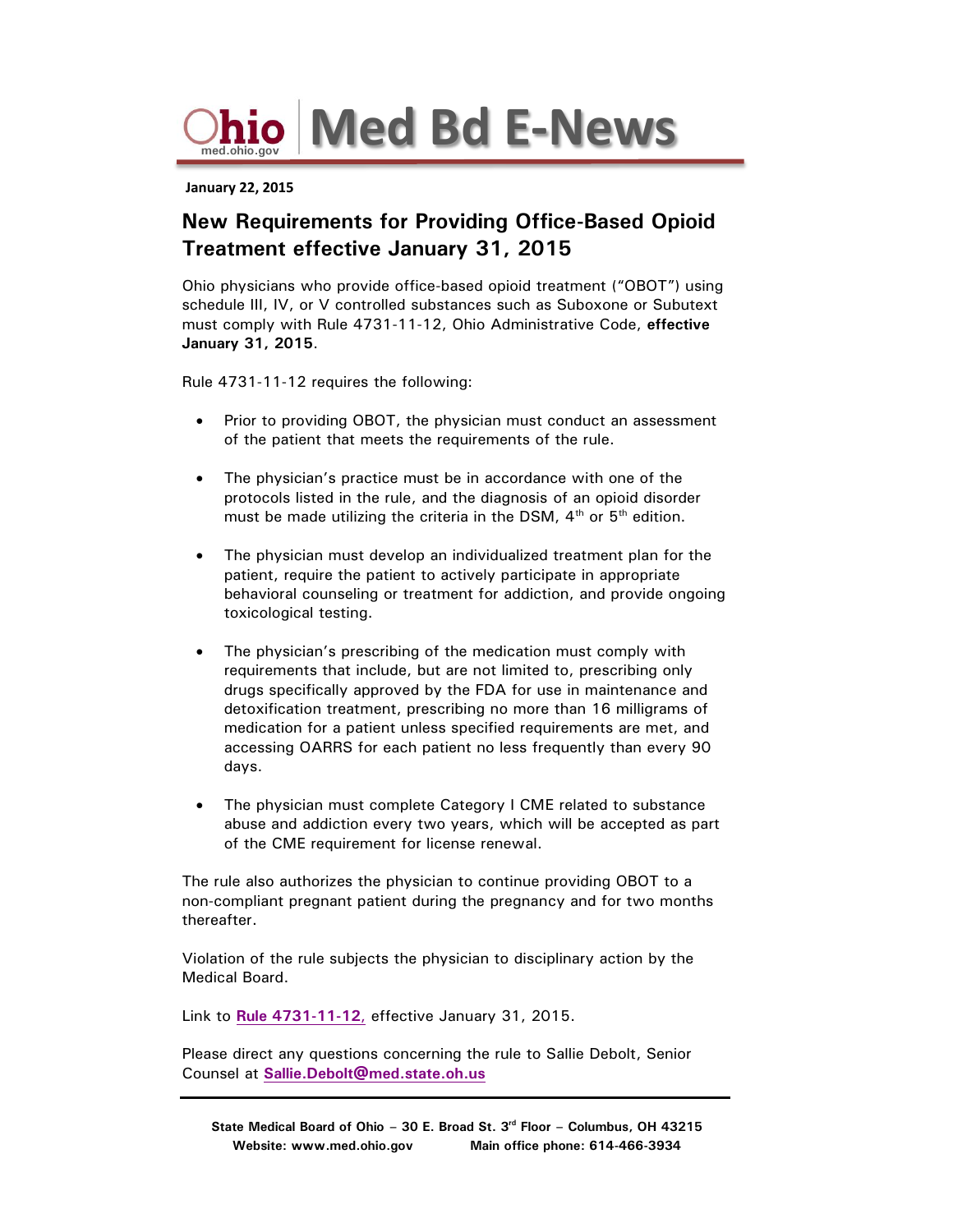**hio Med Bd E-News** 

#### **April 30, 2015**

#### **Medical Board Launches New Website - [med.ohio.gov](http://med.ohio.gov/)**

We are excited to announce that the Medical Board's [website](http://med.ohio.gov/) has a new look. The redesign makes it easier to navigate the site and find the information you need. Eligibility information and checklists have been added to the updated physician licensure application forms. The Prescriber Resources section includes the most current updates regarding OARRS, controlled substance prescribing, opioid prescribing, weight loss drugs, and office based opioid treatment.

#### **M.D. - D.O. Licensure Processing Time Cut by 41% in 2015**

The Medical Board has made significant strides to reduce the time it takes to issue an initial M.D. or D.O. license. We have revised the application form; improved the application instructions; and eliminated unnecessary paperwork. We have also worked with the Ohio Attorney General's office to ensure electronic receipt of background check reports – a step that saves between two to 14 processing days. The results: 544 M.D-D.O. applications completed in 58 processing days in January through March 2015 compared to 509 M.D.-D.O. applications completed in 99 processing days in January through March 2014.

#### **Practice Insight Report Now Available in OARRS**

The Pharmacy Board recently announced the availability of the Practice Insight Report in the Ohio Automated Rx Reporting System (OARRS). The report provides a list of the prescriber's patients, if any, who are visiting multiple prescribers; a list of the prescriber's patients that have the highest morphine equivalent doses; the drugs most commonly prescribed by the clinician; and a list of the prescriber's patients that have received a prescription for an OARRS reportable drug in the past year. More info on how to access this report is posted on the [Pharmacy Board website.](http://pharmacy.ohio.gov/Documents/Pubs/Special/OARRS/The%20State%20of%20Ohio%20Board%20of%20Pharmacy%20Announces%20the%20Availability%20of%20the%20Practice%20Insight%20Report.pdf)

#### **The Ohio Physician Loan Repayment Program (OPLRP) Application Cycle is Open through May 15, 2015**

The Ohio Physician Loan Repayment Program (OPLRP) increases access to primary care for underserved communities and populations. In exchange for loan repayment assistance, physicians commit to practice for a minimum of two years at an eligible site in a Health Professional Shortage Area (HPSA) or Health Resource Shortage Area. Physicians applying to OPLRP must either be in current practice or in the final year of residency or fellowship training at the time of application. The OPLRP program is managed by the Ohio Department of Health's Office of Primary Care. To learn more and to obtain the OPLRP application, [click this link.](http://www.odh.ohio.gov/odhprograms/chss/pcrh_programs/recruitment/slrp.aspx)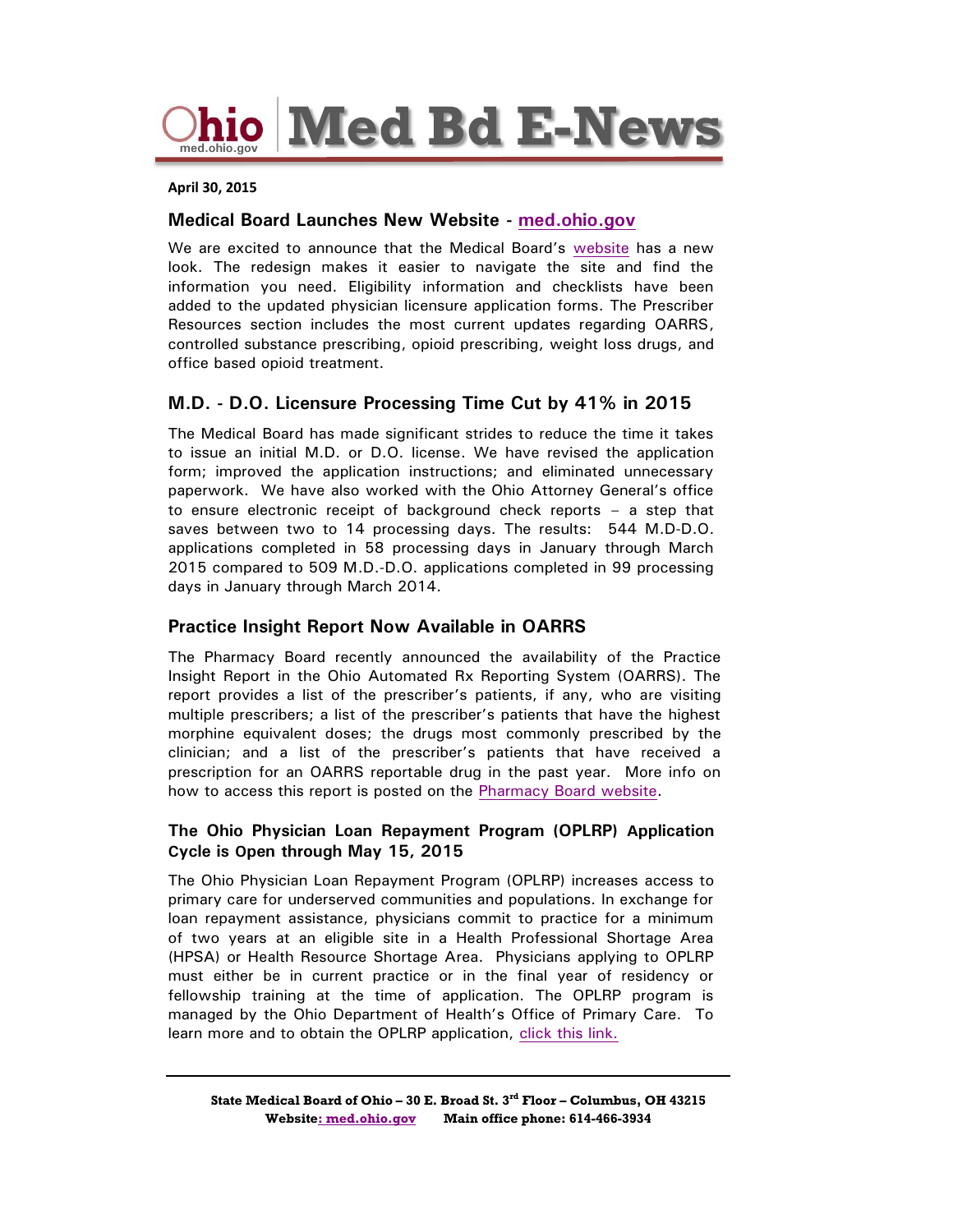# **Med Bd E-News**

#### **October 29, 2015**

### **Wallet Cards Discontinued**

As of September 29, 2015, the Medical Board no longer issues wallet cards at the time of initial licensure or renewal per changes to Ohio Revised Code Section 4731.071, included in HB64. The Medical Board's website – [www.med.ohio.gov](http://www.med.ohio.gov/) – is the sole source of verifying the status of an individual license.

### **Medical Board Adopts Rules**

The Medical Board recently [adopted rules](http://www.med.ohio.gov/LawsRules/NewlyAdoptedandProposedRules.aspx) addressing the following issues:

- Requirements for an MD or DO to assess and grant clearance for a youth athlete to resume practice or competition after a head injury
- Ethics requirements for massage therapists and cosmetic therapists
- Priority licensing for service members, veterans, or spouses of service members and veterans
- Updated requirements for research using controlled substances
- Military experience related to the qualifications for a certificate to practice as a physician assistant
- Impact of military service on licensure for anesthesiologist assistants, radiologist assistants, and genetic counselors
- The official record of a Medical Board meeting, and the recording, filming and photographing of Medical Board meetings

## **Pharmacy Board FAQs – Terminal Distributor Licensure for Compounded Drugs and On-Site Drug Compounding**

Ohio law requires specific business entities to hold a license issued by the Pharmacy Board as a terminal distributor of dangerous drugs in order to possess, have custody or control of, or distribute dangerous drugs that are compounded or used for the purpose of compounding.

Effective September 29, 2015, a prescriber who practices as a sole proprietor is NOT exempt from licensure as a terminal distributor of dangerous drugs if they possess, have custody or control of, or distribute dangerous drugs that are compounded or used for the purpose of compounding. The law change does not apply to those who already have a terminal distributor of dangerous drug license. Read the [Pharmacy Board FAQs](https://pharmacy.ohio.gov/Documents/TDDD/General/Frequently%20Asked%20Questions%20-%20Terminal%20Distributor%20Licensure%20for%20Compounded%20Drugs%20and%20Compounding%20Drugs%20On-Site.pdf) for more information about this requirement.

### **An Important Reminder for Prescribers to Medicaid Patients**

All prescribers to Medicaid patients are required to be registered with the Ohio Department of Medicaid. **Claims for prescriptions written by any prescriber not actively enrolled with Ohio Medicaid will be denied.** Prescribers who fail to enroll with the Ohio Department of Medicaid may negatively impact their patients' ability to receive timely care and services. Please contact the Ohio Medicaid Provider Call Center at 1-800-686-1516 if you have questions about the enrollment requirement.

### **Start Talking! Resources on How to Talk to Patients and Caregivers About Drug Abuse**

A new effort is underway across Ohio to prevent drug abuse among Ohio's most vulnerable citizens – our children. Research shows that children are up to 50% less likely to start using drugs when their parent or another close trusted adult talks to them about drug abuse. Research also shows that adolescents are more willing to discuss substance abuse with a medical provider, but state they commonly do not because they simply were not asked. Ohio's ["Start Talking!"](http://starttalking.ohio.gov/) program was created to help you start that conversation with your patients and their parents/caregivers.

The "Start Talking" program includes *Know!,* which provides twice-monthly Parent Tips by email that contain current facts about alcohol, tobacco and other drugs, as well as steps that parents can take to help children resist peer pressure. The sign-up for *Know!* parent tips can be found at: <http://starttalking.ohio.gov/parents/parenttipsignup.aspx>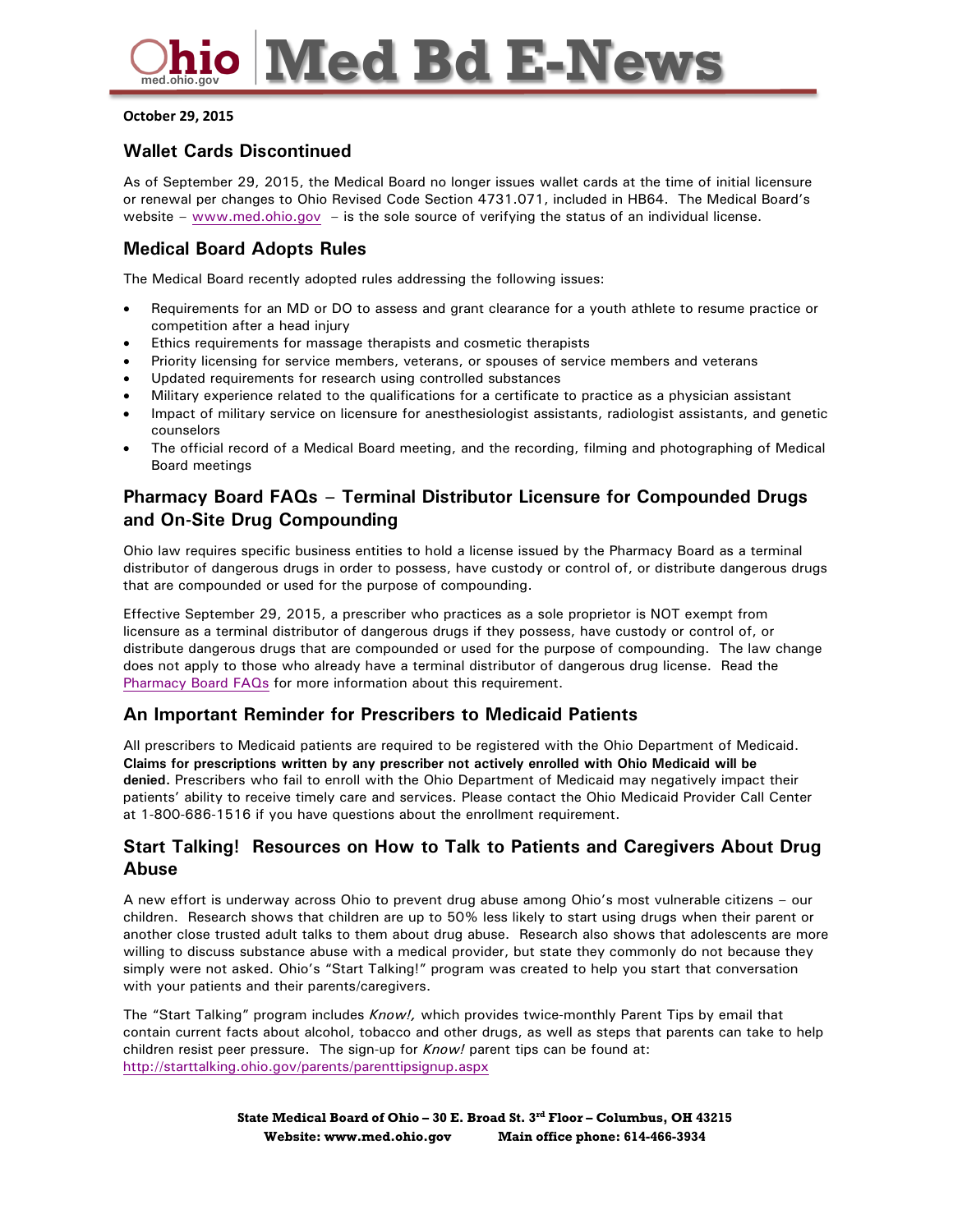

December 3, 2015

## **PA Practice Guidance Documents – S.B. 110 Implementation**

Recent legislation significantly changed the laws addressing Physician Assistant licensure and practice. The Medical Board has adopted the following guidance documents to help PAs and supervising physicians understand these changes:

- [Permissible Physician Assistant Services](http://med.ohio.gov/Portals/0/DNN/PDF-FOLDERS/Center-Panel/PA-Permissible-Activities.pdf) Outlines services a Physician Assistant may perform pursuant to a supervision agreement between the supervising physician and the Physician Assistant
- [Applying for Prescriptive Authority](http://med.ohio.gov/Portals/0/DNN/PDF-FOLDERS/Center-Panel/News-Folder/Implementatin-of-SB110.pdf)  Outlines the changes to the process by which a Physician Assistant obtains prescriptive authority
- [Physician Assistant Prescriptive Authority](http://med.ohio.gov/Portals/0/DNN/PDF-FOLDERS/Center-Panel/PA-Prescriptive-Authority.pdf) Describes the scope of PA prescriptive authority
- [Supervision of a Physician Assistant](http://www.med.ohio.gov/Portals/0/DNN/PDF-FOLDERS/Center-Panel/PA-Physician-Supervision.pdf) Outlines the parameters of a supervision agreement and the responsibilities of the supervising physician

#### **Joint Regulatory Statement Regarding Naloxone**

The State Medical Board of Ohio, the Ohio Board of Nursing, and the State of Ohio Board of Pharmacy recently updated the Joint Regulatory Statement addressing ["Prescription of Naloxone](http://www.med.ohio.gov/Portals/0/DNN/PDF-FOLDERS/Laws-Rules/Position-Statement/Naloxone-Joint-Regulatory-Statement.pdf)  [to High-Risk Individuals and Third Parties who are in a Position to Assist an Individual who is](http://www.med.ohio.gov/Portals/0/DNN/PDF-FOLDERS/Laws-Rules/Position-Statement/Naloxone-Joint-Regulatory-Statement.pdf)  [Experiencing Opioid-related Overdose.](http://www.med.ohio.gov/Portals/0/DNN/PDF-FOLDERS/Laws-Rules/Position-Statement/Naloxone-Joint-Regulatory-Statement.pdf)"

The [joint regulatory statement](http://www.med.ohio.gov/Portals/0/DNN/PDF-FOLDERS/Laws-Rules/Position-Statement/Naloxone-Joint-Regulatory-Statement.pdf) addresses prescribing considerations; personally furnishing Naloxone pursuant to a physician protocol; dispensing of Naloxone by pharmacists and pharmacy interns without a prescription; and risk factors, patient education and Naloxone distribution programs.

### **OARRS Integration**

You may have heard about the recent announcement from Governor John Kasich about the state's investment of up to \$1.5 million a year to integrate the Ohio Automated Rx Reporting System (OARRS) directly into electronic medical records and pharmacy dispensing systems across the state. This will provide instant access to the system for prescribers and pharmacists. The State Medical Board of Ohio fully supports this initiative as a means to streamline medical/pharmaceutical operations, and provide increased transparency into patients' prescription drug history.

The State Pharmacy Board of Ohio is currently working with the OARRS vendor to enable the data connection. A number of EHR and pharmacy dispensing system providers have already been in contact with the Pharmacy Board and we expect that adoption of the system integration will come rapidly as more EHR providers finalize the data connection.

For more information on the OARRS integration, click this link: [www.pharmacy.ohio.gov/integration](http://www.pharmacy.ohio.gov/integration)

**State Medical Board of Ohio – 30 E. Broad St. 3rd Floor – Columbus, OH 43215 Website: [med.ohio.gov](http://www.med.ohio.gov/) Main office phone: 614-466-3934**